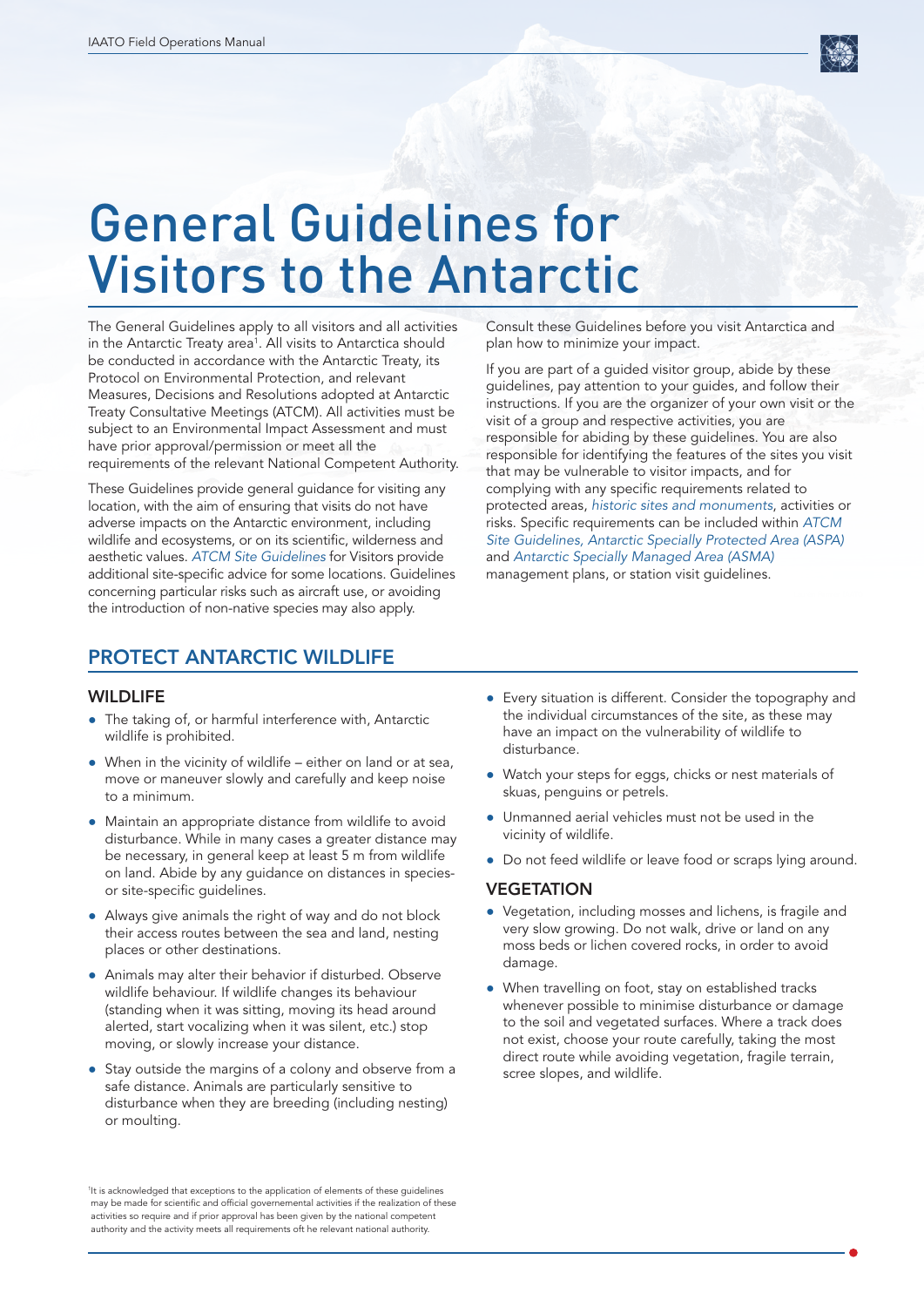## INTRODUCTION OF NON-NATIVE SPECIES AND PATHOGENS

- Do not introduce any plants or animals into the Antarctic.
- In order to prevent the introduction of non-native species and disease, carefully wash boots and clean all equipment including clothes, bags, tripods, tents and walking sticks before bringing them to Antarctica. Pay particular attention to boot treads, velcro fastenings and pockets which could contain soil or seeds. Vehicles and aircraft should also be cleaned.
- In order to prevent the transfer of non-native species and disease between locations in Antarctica ensure all clothing, boots and equipment are cleaned thoroughly before moving between sites and regions.

## RESPECT PROTECTED AREAS AND **STRUCTURES**

#### ANTARCTIC SPECIALLY MANAGED AREAS (ASMAs) AND ANTARCTIC SPECIALLY PROTECTED AREAS (ASPAs)

- ● Activities in *[ASPAs](https://www.ats.aq/devph/en/apa-database/search#apa-results)* and *[ASMAs](https://www.ats.aq/devph/en/apa-database/search#apa-results)* must comply with the provisions of the relevant Management Plan and abide by any restrictions regarding the conduct of activities in these areas.
- A permit from a National Competent Authority is required for entry into any ASPA. Carry the permit and obey any permit conditions at all times while visiting an ASPA.
- Check the locations and boundaries of ASPAs and ASMAs in advance and refer to the provisions of their Management Plans (all can be found at the *[Antarctic](https://www.ats.aq/devAS/Ats/VisitorSiteGuidelines?lang=e.)  [Treaty Secretariat-website \(www.ats.aq\)](https://www.ats.aq/devAS/Ats/VisitorSiteGuidelines?lang=e.)*.

#### HISTORIC SITES AND MONUMENTS (HSMs) AND OTHER STRUCTURES

- Some historic huts have been designated as ASPAs and require a permit to visit. Visits must folow the provisions laid out in the respective management plan.
- ● Historic huts and structures can, in some cases, be visited for touristic, recreational and educational purposes. Visitors should not use them for other purposes except in emergency circumstances.
- Do not damage, remove, destroy or change any historic site, monument, or artefact, or other building or emergency refuge (whether occupied or unoccupied).
- ● Consult relevant *[ATCM Site Guidelines for Visitors](https://www.ats.aq/devAS/Ats/VisitorSiteGuidelines?lang=e.)* for specific rules concerning historic sites, monuments, items or buildings and other structures in the vicinity.
- Before entering any historic structure, clean your boots of snow and grit and remove snow and water from clothes, as these can cause damage to structures or artefacts.
- Take care not to tread on any artefacts which may be obscured by sediments or snow when moving around historic sites.
- ● If you come across an item that may be of historic value that authorities may not be aware of, do not touch or disturb it. Notify your expedition leader or NCAs.
- A list of the formally designated HSMs can be found at the *[ATS-Website](https://www.ats.aq/devph/en/apa-database/search#apa-results)*.

# RESPECT SCIENTIFIC RESEARCH

- Some Antarctic stations may accept visitors where prior arrangements have been made. Obtain permission before visiting Antarctic stations.
- Reconfirm scheduled visits well in advance, or according to guidance provided by the manager of a station before arriving.
- In addition to these general quidelines, comply with any site-specific rules or visitor guidelines in place when visiting Antarctic stations.
- Do not interfere with or remove scientific equipment or markers, and do not disturb experimental study sites, field camps or stored supplies.

## KEEP ANTARCTICA PRISTINE – LEAVE NO TRACE OF YOUR VISIT

## **WASTE**

- Do not deposit any litter or garbage on land nor discard it into the sea.
- ● No smoking except in designated areas at stations or camps, to avoid litter and risk of fire to structures. Collect ash and litter for disposal outside Antarctica.
- Ensure that wastes are managed in accordance with Annexes III (waste disposal) and IV (marine pollution) of the Protocol on Environmental Protection to the Antarctic Treaty.
- **•** Ensure that all belongings, equipment and waste is secured at all times in such a way as to prevent dispersal into the environment through high winds or wildlife foraging.

## WILDERNESS VALUES

- Do not disturb or pollute lakes, streams, rivers or other water bodies (e.g. by walking, washing yourself or your equipment, throwing stones, etc.)
- Do not paint or engrave names or other graffiti on any man-made or natural surface in Antarctica.
- Do not take souvenirs, whether man-made, biological or geological items, including feathers, bones, eggs, vegetation, soil, rocks, meteorites or fossils.
- Place tents and equipment on snow or at previously used campsites where possible.